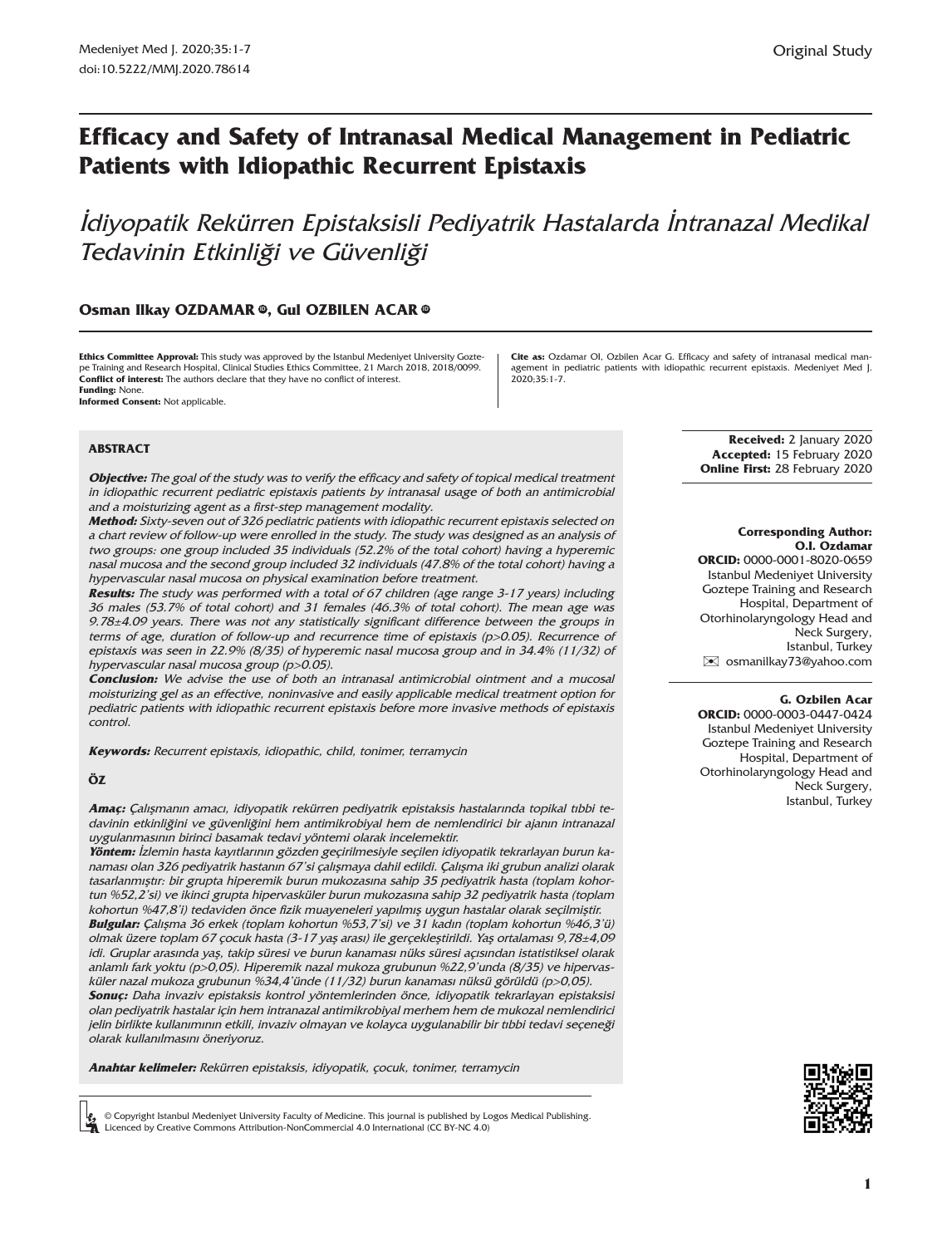# **INTRODUCTION**

Epistaxis is one of the leading causes of otorhinolaryngology and pediatric emergencies in pediatric population. Epistaxis affects up to 64% of those aged 11-15 years, 56% of those aged 6-10 years and 30% of those aged 0-5 years $1.2$ . Rare causes of recurrent pediatric epistaxis include coagulopathy disorders, nasal trauma, nasal polyp, juvenile nasopharyngeal angiofibroma, hereditary hemorrhagic telangiectasia<sup>3</sup>, and bacterial bio $films<sup>2</sup>. In most cases, the cause of recurrent pedi$ atric epistaxis is unclear $1-3$ .

The majority of cases of nosebleeds can be controlled simply by clearing blood clots in nostrils followed by digital compression. However in some cases, these methods are not enough to control bleeding<sup>3</sup>. The characteristic features of pediatric epistaxis are attacks of nosebleeds at varying time intervals, bleeding from the anterior septal region (Little's area) $4$ , and commonly without any welldefined cause [so called as "idiopathic recurrent epistaxis" (IRE)].

In these patients results of laboratory tests performed to detect coagulopathy are within normal reference range and they have an unremarkable medical history for coagulation disorders except for recurrent attacks of epistaxis at highly variable time intervals. In these children, attacks of epistaxis can take place spontaneously or with minimal nasal trauma which is self-trauma as nasal itching or external trauma such as ball hit.

Noninvasive treatment options of idiopathic epistaxis are bidigital compression and intranasal application of antibacterial ointments with/without nasal hydration with saline gels and creams $1-7$ . Chemical cauterization with silver nitrate in 75% or 95% concentrations in the form of a fused tip as potassium nitrate on thin plastic or wooden applicators is widely used as a minimally invasive therapeutic option<sup>4</sup>. Anterior packing with different nasal packing materials is also needed in some cases. More invasive intervention in uncontrolled bleedings and bleeding recurrences is electrocauterization of clearly visible vessels<sup>3</sup>.

In children, epistaxis from anterior nasal mucosa generally occurs following a trauma such as scratching the nose, and this mucosal region which also heals with formation of a scab as in other wound healing processes $1,7-9$ . During this healing process, the coagulated blood elements trapped under scabs, and the warm and moist nasal mucosa, creates a favorable milieu for the pathogenic bacteria to settle and proliferate. With the effect of this mild chronic inflammation nasal scabs enlarges even more, and when these scabs fall out bleedings recur, and thus a vicious cycle forms. In order to break this vicious cycle, nasal moisturizing creams and gels are also needed. For this purpose, seawater gel is used as a nasal moisturizer in addition to antibacterial cream in our patients.

In the current study, we aimed to verify the effectiveness and safety of topical medical management with oxytetracycline plus polymyxin B (Terramycin® cream, Pfizer Corp. Istanbul/Turkey) ophthalmic ointment and sterile isotonic seawater solution (Tonimer® Gel, Istituto Ganassini S.p.A., Milan/ Italy) gel in pediatric patients with IRE as a first step noninvasive therapeutic management option.

### **MATERIALS and METHODS**

This retrospective study was carried out in pediatric patients with idiopathic recurrent epistaxis who received local intranasal medical management between January 2015 and December 2018 in our Otorhinolaryngology outpatient clinic. The study was approved by the Institutional Review Board of our Hospital, with approval number of 2018/0099.

Medical records of the patients were retrieved from electronic outpatient chart review in a tertiary care center. Retrospective reviews of outpatient charts of these patients were analyzed, and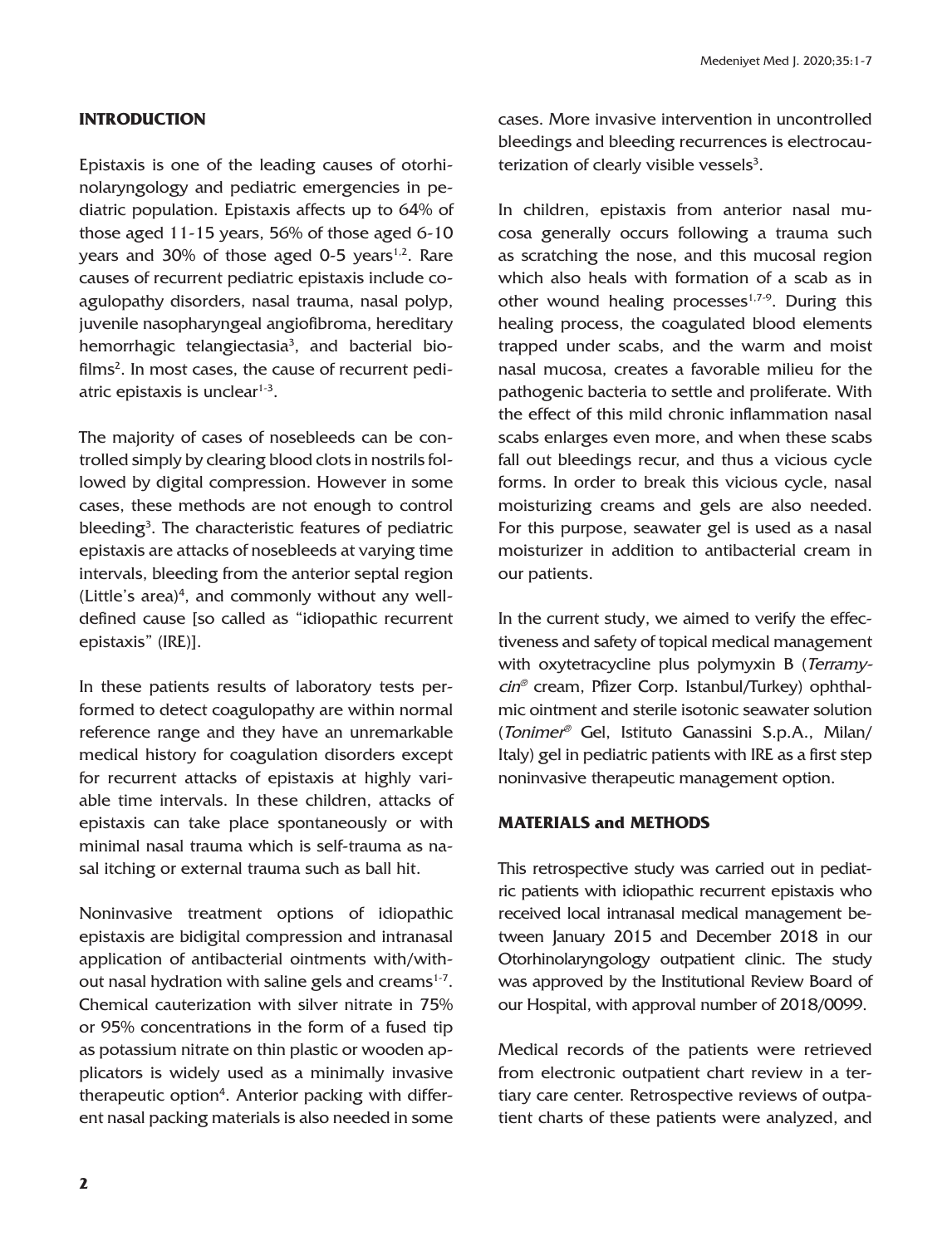all patients who underwent any prior invasive intervention for management of epistaxis such as chemical cauterization with silver nitrate and/ or electrocauterization were excluded from the study. Patients having other clinical conditions that can lead to nosebleeds such as allergic rhinitis, nasal septal deviation, upper respiratory tract infections and sinusitis were also excluded from the current study. Patients whose laboratory test results of whole blood cell counts (WBC), activated Partial Thromboplastin Time (aPTT), prothrombin time (PT/INR) performed to diagnose possible coagulation abnormalities that were abnormal or missing were also excluded from the study.

This was a retrospective study in which patients had already been treated when they were identified and recruited to the study. Data collection and follow up proceeded prospectively until a minimum 6 months of follow-up period was complete in all cases. Eligible patients were called by phone for control examination, and medical and family histories of the patients regarding epistaxis were obtained from at least one of the parents of the patients. Patients having a family history/medical history of suspect coagulation disorders and/ or medications affecting the coagulation cascade were excluded from the study. Information about recurrence and the timing of recurrence were also obtained from the parents of the patients. All of the patients were younger than 18 years old, and all patients followed-up for at least 6 months. The patients who were followed up for less than 6 months, the follow-up time was extended up to a minimum of 6 months.

Only patients who received first-step treatment with intranasal application of Terramycin® 3.5 gr. 5 mg/1gr and polymyxin B 10.000 U/1gr) ophthalmic ointment twice per day (morning and evening) and Tonimer® saline gel (with algae extracts) nightly for two weeks were included in the study. The patients who were given solely Terramycin® 3.5 gr. (oxitetracycline 5 mg/1 gr and *polymyxin* B 10.000 U/1 gr) ophthalmic ointment or Tonimer® saline gel (with algae extracts) were excluded from the study.

We divided the patients into two groups according to anterior nasal mucosal examination findings where the recurrent epistaxis had taken place. Patients were categorized as having hyperemic (Figure 1) or hypervascular (Figure 2,3) mucosa with or without crusting. These two groups were compared.



**Figure 1. The right anterior septal hyperemic mucosa with a centrally located (Little's area) fresh coagulum due to epistaxis attack in a pediatric patient who had a complaint of right sided recurrent epistaxis is seen before treatment.**



**Figure 2. The right anterior septum with prominent vascular framework (hypervascular) mucosa (with a mild mucosal hyperemia) due to recurrent epistaxis attacks who had a complaint of bilateral recurrent epistaxis is seen before treatment.**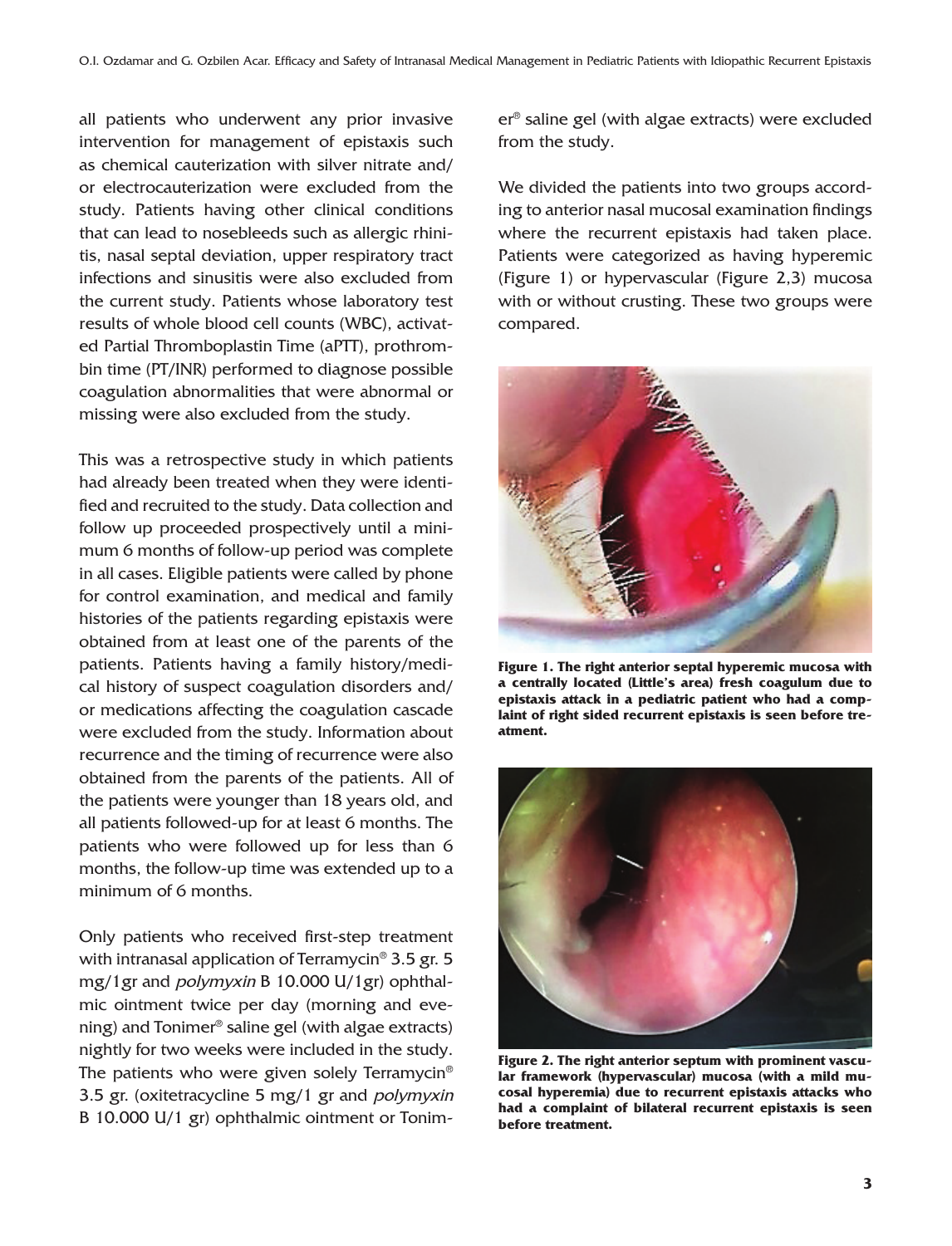

**Figure 3. The left anterior septum with prominent vascular framework (hypervascular) mucosa (with a mild mucosal hyperemia) of the same patient who had a complaint of bilateral recurrent epistaxis is seen before treatment.**

### **Statistical Analyses**

IBM SPSS Statistics 22 (IBM, SPSS) software was used for analyzing data obtained from the study. The suitability of the parameters for normal distribution were evaluated by Shapiro-Wilk test. During analysis, besides descriptive statistical methods (mean, standard deviation, frequency), Student t test was used for comparison of parameters showing normal distribution, Mann-Whitney U test was used for those not showing normal distribution in the comparison of quantitative data between two groups. Chi-square test with Yates continuity correction was used in comparison of qualitative data. Level of significance was accepted as p<0.05.

# **RESULTS**

Sixty-seven (36 males and 31 females) out of 326 eligible pediatric patients with IRE were enrolled in the study. The study was performed with a total of 67 children whose ages ranged from 3 to 17 years, including 36 (53.7%) males and 31 (46.3%) females. The mean age of all children was 9.78±4.09 years which was 9.8±4.35 years for hyperemic and 9.75±3.86 years for hypervascular group. The study was conducted as an analysis of two groups, one of which included 35 individuals (52.2%) with hyperemic nasal mucosa and the other 32 individuals with hypervascular nasal mucosa.

There was no statistically significant difference between the groups in terms of age, date of examination, duration of follow-up, and recurrence time of epistaxis (p>0.05) (Table 1).

In the hyperemic nasal mucosa group 51.4% of the patients were males and 48.6% of them were females, and in the hypervascular nasal mucosa group 56.3% of them were males and 43.8% of the were females, without any statistically sig-

**Table 1. Comparison of study parameters and epistaxis recurrences between the groups.**

|                                                                                                 | <b>Groups</b>                                                                                            |                                                                                        |                                                                                |                            |
|-------------------------------------------------------------------------------------------------|----------------------------------------------------------------------------------------------------------|----------------------------------------------------------------------------------------|--------------------------------------------------------------------------------|----------------------------|
|                                                                                                 | <b>Patients with</b><br>hyperemic nasal<br>mucosa<br>$(Min-Max)$ - $(Mean \pm SD)$                       | <b>Patients with</b><br>hypervascular nasal<br>mucosa<br>$(Min-Max)$ - $(Mean \pm SD)$ | <b>Total</b><br>$(Min-Max)$ - $(Mean \pm SD)$                                  | p                          |
| Age<br>Follow-up duration (months)<br>Epistaxis Recurrence duration (weeks) <sub>(median)</sub> | $(3-17)-(9.8\pm4.4)$<br>$(6-24)-(14.69\pm6.04)$<br>$(2-16)-(6.25\pm4.23(5.5))$ $(3-24)-(8.45\pm7.17(6))$ | $(3-17)-(9.75\pm3.86)$<br>$(6-24)-(13.41\pm5.33)$                                      | $(3-17)-(9.78\pm4.09)$<br>$(6-24)-(14.07\pm5.71)$<br>$(2-24)-(7.53\pm6.07(6))$ | 10.961<br>10.363<br>20.800 |
| Gender n (%)<br><b>Males</b><br><b>Females</b><br>Epistaxis recurrence n (%)                    | 18 (%51.4)<br>17 (%48.6)                                                                                 | 18 (%56.3)<br>14 (%43.8)                                                               | 36 (%53.7)<br>31 (%46.3)                                                       | 30.881                     |
| Yes<br><b>No</b>                                                                                | 8(9622,9)<br>27(9677,1)                                                                                  | $11 \ (%34.4)$<br>21 (%65.6)                                                           | 19 (%28.4)<br>48 (%71.6)                                                       | 30.439                     |

<sup>1</sup> Student t test, <sup>2</sup> Mann whitney U test, <sup>3</sup> Continuity (yates) correction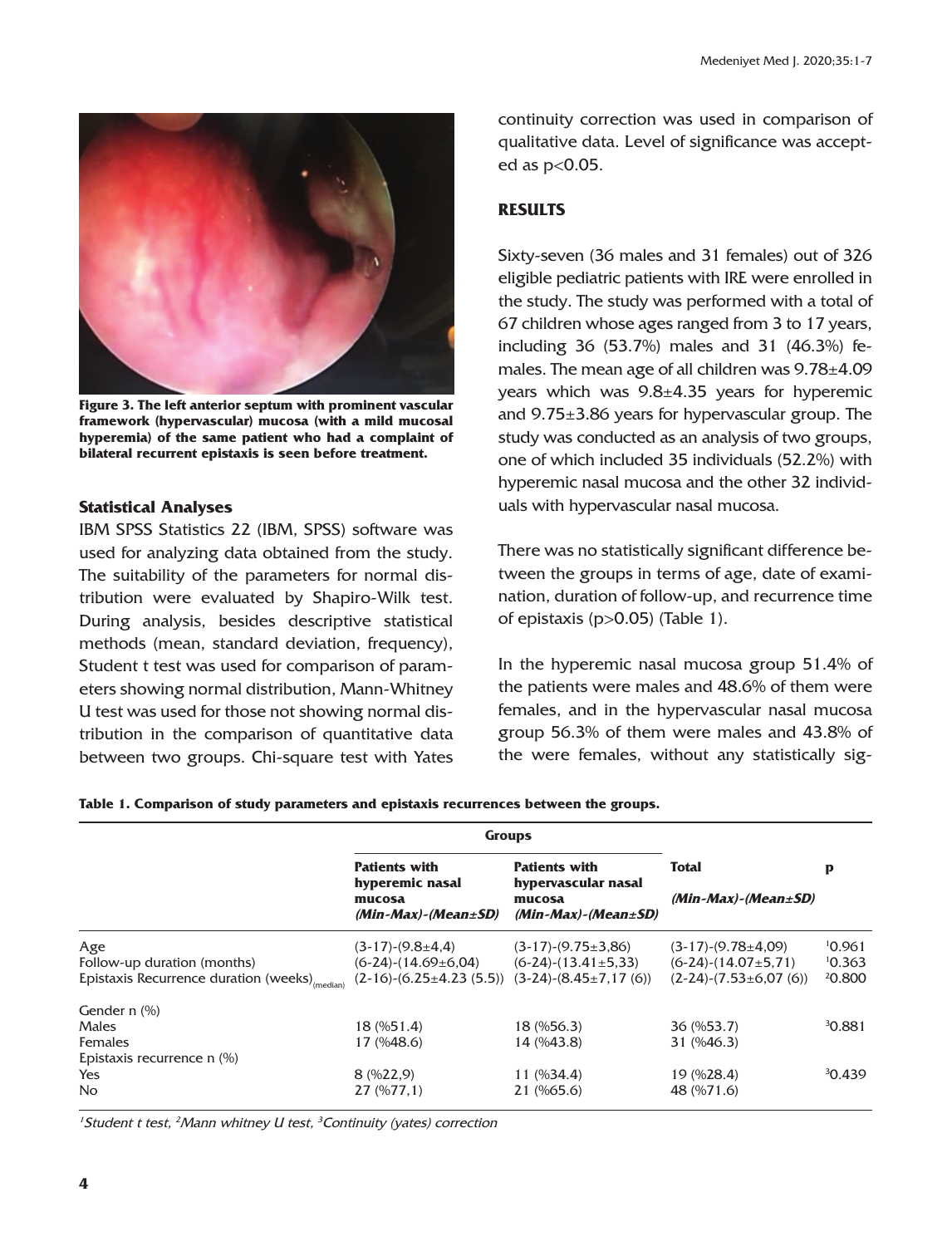nificant difference between both groups (p>0.05) (Table 1).

Recurrence of epistaxis was seen in 22.9% (8/35) of hyperemic nasal mucosa group and in 34.4% (11/32) of hypervascular nasal mucosa group, without any statistically significant difference between both groups (p>0.05) (Table 1).

As a result, we observed that topical medical management with Terramycin® ointment and Tonimer® gel as first line treatment in pediatric patients with IRE successfully stopped epistaxis attacks in 71.6% (48/67) of all cases over at least 6 months of follow up (range: 6-24 months). In a follow-up period of at least 6 months, attacks of nosebleeds resolved in 48 patients (71.6%) without any need for additional intervention.

## **DISCUSSION**

Nose bleeding in pediatric patients is mainly originates from the anterior part of the septum, almost always from Little's area (Kisselbach plexus), and due to mostly benign conditions which differ from adult patients<sup> $4-9$ </sup>. A rich blood supply with a delicate network of blood vessels exists on Little's area covered with thin mucosal septum that can be easily destroyed and lead to bleeding even with minor trauma<sup>9</sup>. Pediatric IRE is defined as recurrent nose bleeding attacks with varying time intervals in pediatric patients. Although epistaxis may be an alarming event for parents, the majority of cases are self-limited and can be easily controlled by bidigital compression. In the current study, we found that local endonasal application of Terramycin® ophthalmic antimicrobial ointment and Tonimer® gel nasal moisturizer in pediatric patient with IRE is an effective first-line therapeutic option, stopping nose bleeding attacks in 71.6% of patients over six months. The difference in the frequency of epistaxis between the hypervascular and hyperemic nasal mucosa groups was not statistically significant which were 34.4% (11/32) and 22.9% (8/35), respectively.

In a study performed by Elden et al. $10$  including 47 pediatric patients having IRE who were resistant to medical treatment, the authors found that 15 of them had abnormal coagulation tests and 5 of those were diagnosed to have bleeding diathesis based on pediatric hematology consultation results. Five of their 47 patients who had hemostasis disorder, they stated that the probability of having bleeding diathesis was more likely especially in pediatric patients having IRE who were resistant to medical treatment. In our study, exclusion of the patients with abnormal coagulation test results explains high success rates of local medical therapy given as a noninvasive treatment method for pediatric patients having IRE.

During anterior rhinoscopic examination of pediatric patients with IRE, crusting with/without prominent vessels, hyperemia, blood clots on the anterior septal region (Little's area) and normal looking mucosa have been detected <sup>8</sup>. As a cause of IRE in pediatric patients it has been recently reported that this inflammatory irritation induced by bacterial colonization of the anterior nasal mucosa might result in crusting and bleeding<sup>8,9</sup>. Additionally, this colonization leads to new vessel formation<sup>8</sup>. Effectiveness of intranasal application of antimicrobial agents to stop IRE attacks in pediatric patients explains this proposed causative effect of bacterial colonization on the anterior nasal mucosa $11-14$ . Terramycin® which is originally an ophthalmic ointment is a locally effective antimicrobial agent used mainly by ophthalmologists. It has been widely used for treatment of trachoma<sup>15</sup>. Tube designing of the ointment by the manufacturer which has a tapered considerable long tip is an ergonomic form to facilitate the application of the ointment to the eye. This tip design also facilitates application of ointment to the nasal mucosa through the nostrils especially of pediatric patients who have smaller nares.

The limitation of this study is its retrospective design. Additionally, the use of only one type of treatment modality in the comparison of two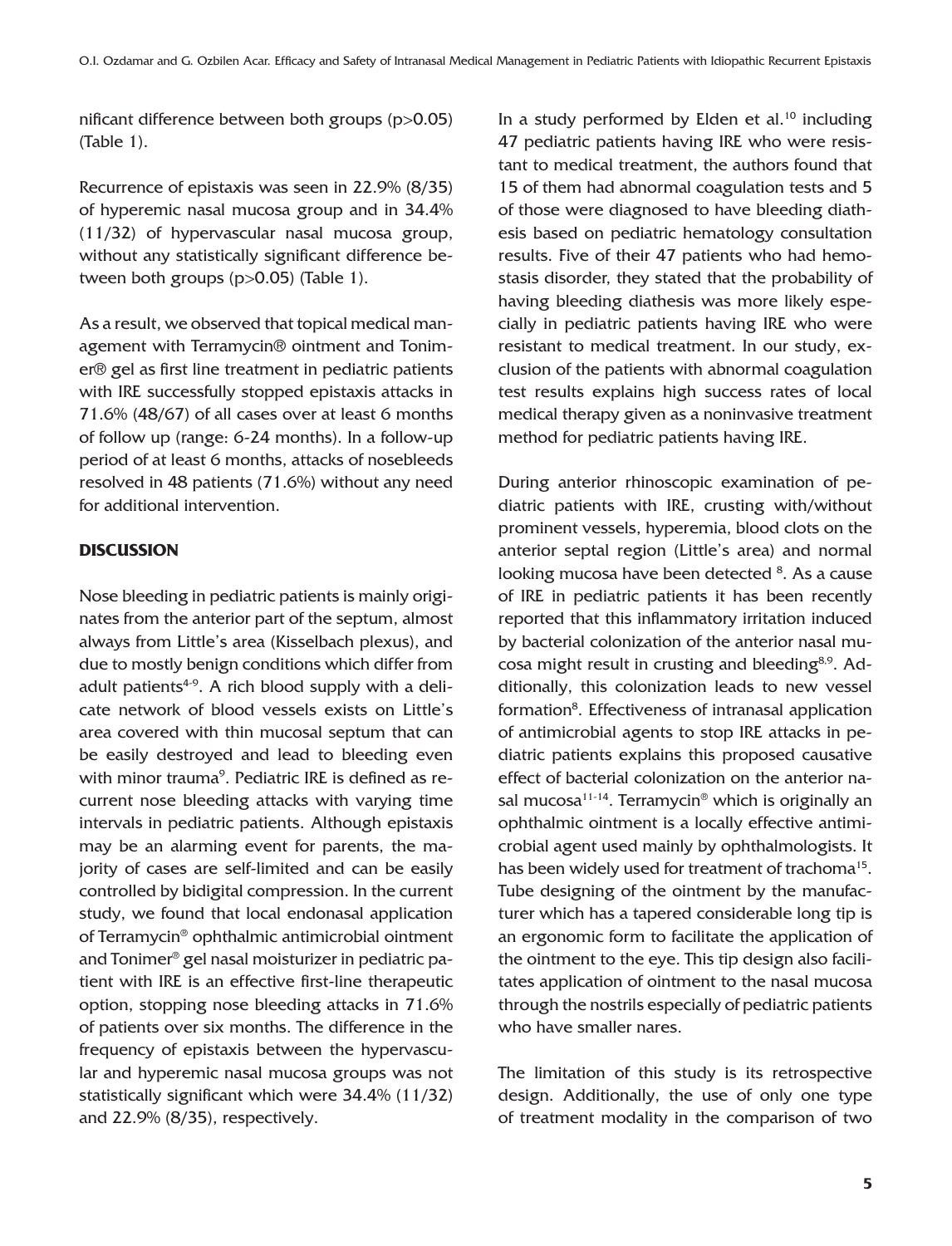groups of patients according to anterior rhinoscopy findings is the other limitation of the study. On the other hand, assessment of the prevention of attacks of epistaxis in pediatric IRE patients during a considerable long time period ranging from 6 to 24 months is the strength of this study.

Ozmen S and Ozmen OA16 concluded that chemical cauterization of anterior nasal mucosa with a 75% silver nitrate stick was not superior to intranasal application of Terramycin® as an antimicrobial ointment for the management of pediatric IRE patients so as to stop recurrences up to three months with a success rate of 62% and 48%, respectively. We also used Terramycin® for the management of our pediatric IRE patients who were not managed with any invasive methods such as chemical cauterization and electrocauterization. Our success rate of stopping recurrences of nosebleeds was higher (71.6%), and we believe that this higher success rate in our study was due to additional usage of Tonimer® gel which prevents nasal crusting by its moisturizing effect, and promotes wound healing/protective effect on mucosa via ingredient of dexpanthenol.

Use of local ointments for hydrating, moisturizing nasal mucosa and local antimicrobial ointments have been found to be effective in 65.2%-91% of pediatric IRE patients<sup>5-14</sup> which was compatible with our results (71.6%). On the contrary, Robertson and Kubba<sup>17</sup> found that in 65% of pediatric epistaxis patients treated with cream with/ without cautery for long periods of five years nasal bleeding persisted, and the rate was highest (77%) in patients treated with combined application of cautery and cream. The rates of complete resolution of nose bleeding during 8 weeks of follow-up period using 75% and 95% concentrations of silver nitrate stick were found to be 98% and 90%, respectively<sup>4</sup>. Chemical cauterization of nasal mucosa with silver nitrate is a minimal invasive intervention but it potentially has some complications such as mucosal synechia, tattooing and septal perforation as well. Complication(s) due to intranasal application of ointments and saline spray and/or gels have not been pointed out in the literature yet, although it would be expected to cause local drug reactions at least. We detected only a mild short-lasting burning sensation reported in 8 patients (11.9%; 8/67) after intranasal application of Tonimer® gel which did not preclude drug usage.

Tonimer® gel is produced by conversion of diluted seawater into isotonic solution by electrodialysis technique and contains active particles coming from seawater which protect cells and promotes healing (sea algea extract = algea extract, hyaluronic acid and panthenol) $18$ . It is in a format of high viscosity gel and when applied intranasally it provides long-lasting moisturization by forming a protective layer on mucosa. It has been shown that dexpanthenol found in Tonimer® gel, which is an active substance similar to panthenol, decreased nasal congestion, rhinorrea, conchal hypertrophy and nasal mucosal hyperemia by promoting wound healing with its epithelial protective effect $19$ . Ercan et al.18 found that the use of Tonimer® gel along with isotonic nasal spray was superior to the use of isotonic nasal spray alone in promoting healing and improving patient comfort by decreasing scabbing on nasal mucosa after endonasal surgery. The ameliorating effect of Tonimer® gel on scabbing together with its promoting effect on healing of scabbing on the anterior nasal septal mucosa in pediatric patients with IRE, exerts a positive impact by breaking the vicious cycle.

We found that intranasal treatment with Terramycin® as an antimicrobial ointment and Tonimer® gel as a mucosal moisturizing gel in pediatric patients with IRE is an effective, reliable, noninvasive, reproducible, safe, straightforward and easily applicable first-line treatment method. Local medical management seems to be a cost-effective noninvasive treatment modality. Therefore, we advise to use topical medical treatment option for pediatric patients with IRE as a first-line treatment before more invasive methods.